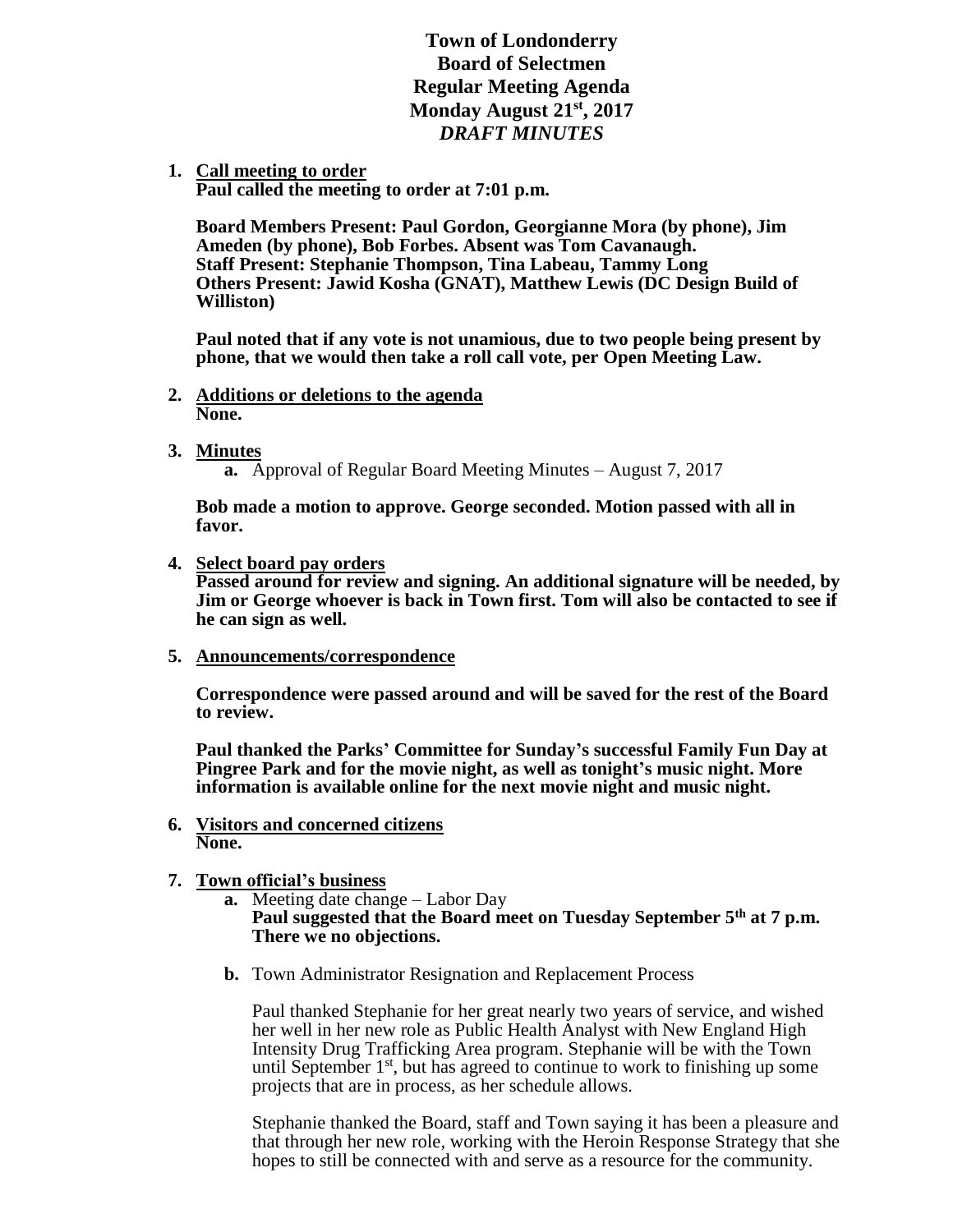Paul proposed putting together a search committee to fill the Town Administrator position. That committee presented would be George and Paul from the Board, Tina Labeau, and Kevin Beattie.

#### **George made a motion to approve the search committee as presented. Bob seconded. Motion passed with all in favor.**

Paul recommended advertising the job with the existing job description, with a consideration of adding the option of adding the role of Zoning Administrator, with it being a full time position with benefits. Feedback has been positive, including that from Rep. Olsen, and that it would be more likely to attract quality candidates. Based on the funds in the budget, it can be afforded. George said she thought this was a good idea and would make it more appealing. Bob agreed that it might make for a greater pool of candidates. George will look at some other posting locations online that could be of no cost. Paul and Stephanie will work to get it posted at least in a few places later this week. There will be no deadline at this point.

### **8. Transfer Station**

Paul said there was a robbery last week, where the start-up money for the day was taken. There have not been any updates from VSP. Paul said this is just another example of why we need to remove the cash from the transfer station as will be the case with the new process of stickers/cards.

### **9. Roads and bridges**

**a.** Safety signs

No further discussion at this time. Stephanie and Paul will talk more tomorrow, and he asked for Jim to provide any thoughts he has. We will work to have recommendations for some warning signs for Main Street, Thompsonburg Road, possibly Middletown Road by the 9/5 meeting.

### **10. Old business**

- **a.** Sand/Salt Shed Bid review and acceptance
	- The building committee of Paul, Bob and Bill Wylie met at 3 p.m. today. They had advised the bidders at the pre-bid meeting that they would be opening them at that time to allow for any follow-up or clarifications.
	- Paul thanked all bidders and that all would be advised by phone or email later tonight.
	- Three general contractors were received.
		- DC Design \$286,800 all phases excluding asphalt quoted at \$160 per ton
		- Wright Construction \$209,462 all phases, add asphalt at \$21,275

- All-Seasons Construction \$163,534 all phases excluding electric, add asphalt at \$17,700

- Chaves Excavating \$38,000 site work/ground work
- Hunter Excavating \$44,800 site work/ground work
- Veteran Electric \$6,331.15 electrical work
- Barton Electric \$4,800 electrical work
- The General Contractor role is appealing to alleviate Paul, Bob or Bill from having to serve in that capacity.
- The committee recommended that the Board approve the General Contractor bid from All Seasons \$181,234.00, including Asphalt, and the electrical bid to Barton Electric for \$4,800.00, which brings the total to less than the \$200,000 that the Board expected to expend.

**Bob made a motion to contact with All Seasons Construction for \$181,234.00 to include asphalt, and to contract the electoral work to Barton Electric for \$4,800.00, for a total cost of \$186,034.00. George seconded. Motion passed with all in favor.** 

**b.** Prouty Land Usage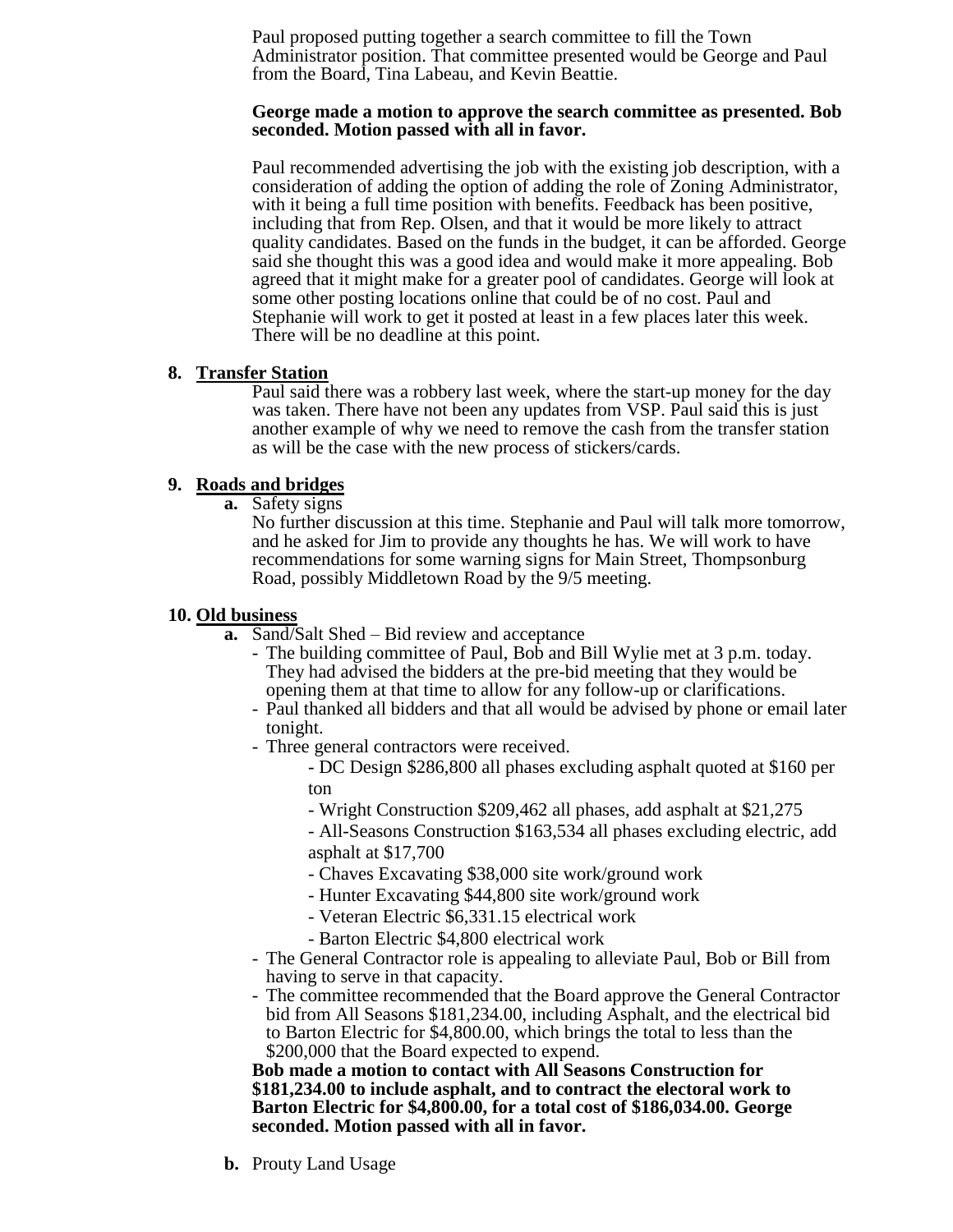- Paul advised that after some additional comments and a discussion with Irwin Kuperberg from the Conservation Commission about interest in being involved in the discussion, he advised we were not looking to do a policy right now, but that we would be working to put up some signage.
- At this point we are looking at prohibiting any shooting of firearms, and also the possibility of closing the property to access from dusk until dawn, to eliminate camping and other late-night activities. Wording will be worked out and something will be drafted for approval at the 9/5 meeting and then signs can be ordered. Additional restrictions/usage can be discussed more in the future.
- George suggested the following language: *This property is owned by the Town of Londonderry. For the safety of the general public, the use of firearms for target practice on this land is prohibited. Violators will be prosecuted.*
- Bob advised that he is alright with the idea of banning some of these activities on the property, but that we do not have anything written for other Town properties. He suggested adopting for other properties as well, which might help people to better understand why we are writing these rules. He said there are some properties that some activities might be allowed.
- Paul added that another item that had been brought up as being permitted was stargazing, which she added she was ridiculed on the Londonderry forum page for this suggestion, and said that maybe sky watching might be better wording. With that thought, Paul said that there might be a reason to change the wording around dusk/dawn to be no-overnight use or a specific time cut-off.
- George agreed with Bob that a blanket policy might make sense but that we might not need to post at all properties, and right now that because of the issues at the Prouty land specifically about shooting, that this would be a priority.
- Jim said he disagrees with making it a blanket-policy for all properties. He said there might be an idea for opening it up in some areas that could be used, perhaps for target shooting, where it wouldn't affect someone, no or in future years. Bob and Paul agreed that does make sense.
- George said Jim has a good point and that because it is not an issue anywhere else right now, let's just worry about the Prouty Land, and if it becomes an issue elsewhere then it could be looked at down the road. Bob added there might be some properties that it would make sense for target shooting but would need to be organized.
- Paul addressed the night hours again, with the need to curb late-night activities or camping. Stephanie suggested a 10 p.m. cutoff, saying that it was a concern to say no-overnight access, as someone might be there and if VSP shows up could say that had only been there for a short time - vague. Bob suggested no overnight camping. Paul added that there had been a concern about any mud bogging that it would be left out.
- George said that has gone on after dark. She added that there is a ridge and tree-line and a drop in the roadway, and wondered about a gate to prohibit vehicles from getting into the far areas in the back? Paul said he recalls being down there and that if there was only one way in, that a gate would work, but he would need to look at it again, to ensure there are no alternative paths available.
- Paul spoke with VSP officer this weekend and he had advised that it looked like there had been camping there recently.
- Paul suggested that each Board member add a thought or two regarding after hours for further discussion at the meeting on the 5<sup>th</sup>.
	- **c.** Genser Property Update
	- Catamount began asbestos remediation work today,  $8/21$ . It is expected that TAM will begin demo on 8/28. Stephanie will update the Board with any